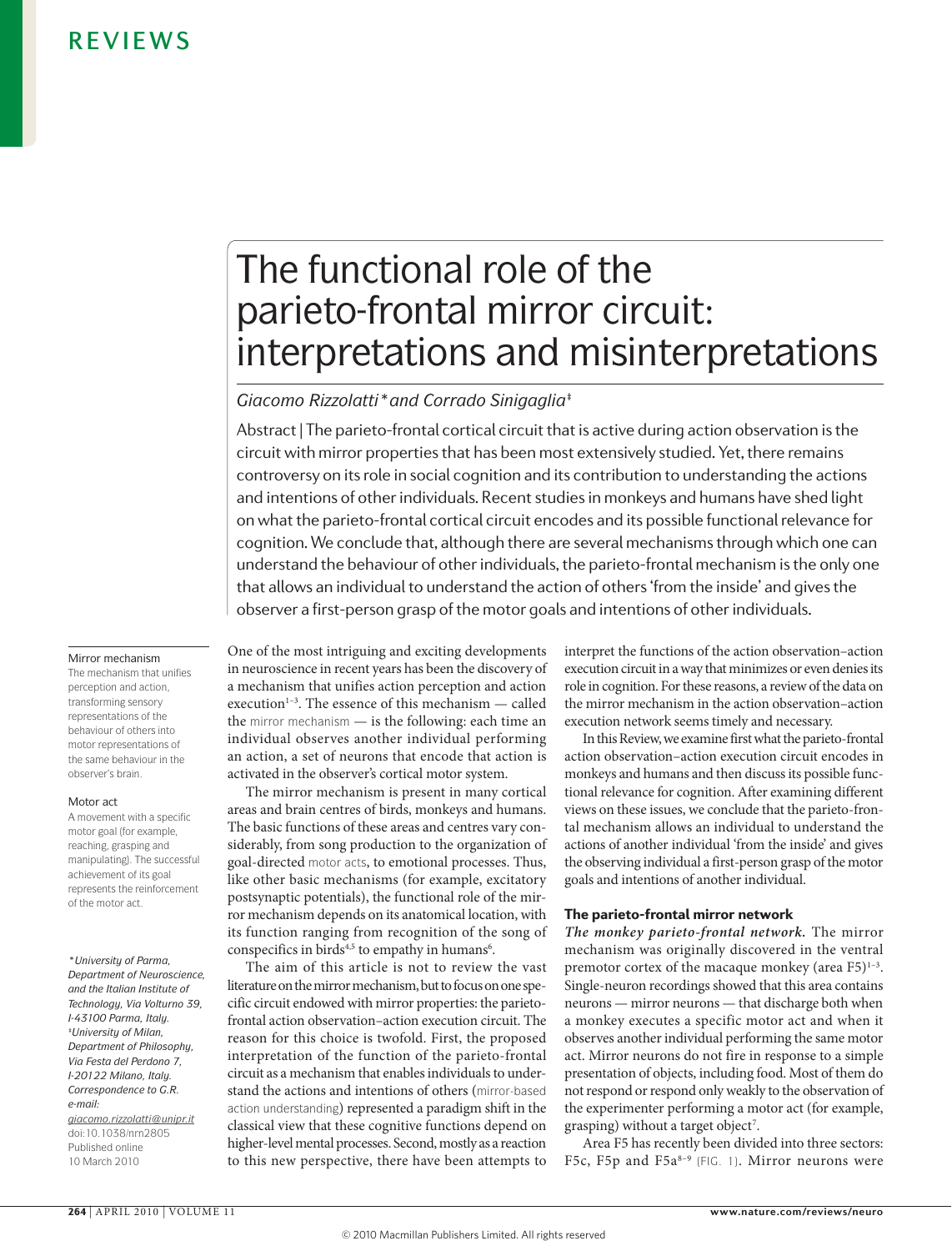

The coloured areas represent the areas of the parieto-frontal circuit containing mirror Figure 1 | **The parieto-frontal mirror network.** Lateral view of the macaque brain. neurons: the ventral premotor cortex (area F5), area PFG (located between parietal areas PF and PG) and the anterior intraparietal area (AIP). Note that the intraparietal sulcus (IPS) has been opened (light yellow) to show the areas inside. The parieto-frontal circuit receives high-order visual information from areas located inside the superior temporal sulcus (STS) and the inferior temporal lobe (IT). Neither of these temporal regions has motor properties. The parieto-frontal circuit is under control of the frontal lobe (area F6 or pre-supplementary motor area and the ventral prefrontal cortex (VPF)). The inset provides an enlarged view of area F5, showing also its sectors (F5a and F5p) buried inside the arcuate sulcus. IAS, inferior limb of the arcuate sulcus; LIP, lateral intraparietal area; VIP, ventral intraparietal area.

originally recorded in the cortical convexity that corresponds to F5c<sup>1-3</sup>. However, functional MRI (fMRI) data showed that the other two areas also respond to observing a grasping action<sup>8</sup>.

Mirror neurons are also present in the rostral part of the inferior parietal lobule (Ipl), particularly in area PFG<sup>10-12</sup> and the anterior intraparietal area (AIP)<sup>9,13</sup> (FIG. 1). Both these areas are heavily connected with F5: PFG mostly with F5c, and the AIP with F5a<sup>14</sup>. Both area pFG and the AIp receive higher-order visual information from the cortex located inside the superior temporal sulcus (STS)<sup>13-14</sup>. STS areas, like mirror areas, encode biological motion, but they lack motor properties. They are therefore not part of the mirror system in a strict sense. The AIP also receives connections from the middle temporal gyrus<sup>15</sup>. This input could provide the mirror areas with information concerning object identity. Finally, area F5 is connected with area F6 — the presupplementary motor area (pre-SMA) — and with the prefrontal cortex (area  $46$ )<sup>16</sup>. The prefrontal cortex is also richly connected with the AIp16. The frontal inputs control the selection of self-generated and stimulus-driven actions according to the intentions of the agent<sup>17</sup>.

It was recently shown that, in addition to areas pFG and AIP, two other areas of the parietal lobe contain mirror neurons: the lateral intraparietal area and the ventral intraparietal area. The mirror properties of neurons in these areas are not the focus of this Review but are briefly discussed in BOX 1.

*The human parieto-frontal network.* There is convincing evidence that an action observation–action execution mirror circuit also exists in humans. This evidence comes from brain imaging, transcranial magnetic stimulation (TMS), electroencephalography (EEG) and magnetoencephalography (MeG) studies.

Brain imaging studies have shown that, as in the monkey, this action observation–action execution mirror circuit is formed by two main regions: the inferior section of the precentral gyrus plus the posterior part of the inferior frontal gyrus; and the inferior parietal lobule, including the cortex located inside the intraparietal sulcus<sup>18</sup>. Additional cortical areas (such as the dorsal premotor cortex and the superior parietal lobule) have also been occasionally found to be active during action observation and execution<sup>19-21</sup>. Although it is possible that their activation is due to a mirror mechanism, it is equally possible that it reflects motor preparation. In support of this interpretation are single-neuron data from monkeys showing that these areas are involved in covert motor preparation $22-23$ . As for the superior parietal lobule, although its activation is typically absent in studies in which the experimenters use distal motor acts as visual stimuli, it is prominent when volunteers observe proximal arm movements that are directed to a particular location in space<sup>24</sup>.

Single-subject fMRI analyses have recently provided evidence that other cortical areas (for example, the primary and secondary somatosensory cortices and the middle temporal cortex) also become active during action observation and action execution<sup>21</sup>. It has been suggested<sup>21</sup> that these activations outside of the 'classical' mirror areas are caused by additional mechanisms (for example, internal models) that are triggered by the mirror mechanism. These activations would enrich the information about the actions of other individuals that the mirror mechanism provides.

*A tale of two populations.* Some authors have recently argued that the activation of the same areas during action observation and action execution is not sufficient to prove the existence of the mirror mechanism in humans<sup>25</sup>. Instead, they have suggested that, in humans, motor areas have distinct, segregated populations of visual and motor neurons, the visual neurons discharging during action observation and the motor neurons during action execution. They proposed to use the 'repetition– suppression' technique — that is, a technique based on the progressive reduction of a physiological response to repeated stimuli to prove this point<sup>25</sup>. If mirror neurons exist in humans, they should 'adapt' when the observation of a motor act is followed by the execution of that motor act, and *vice versa*.

 The 'adaptation' effects are, in general, difficult to interpret<sup>26</sup>. Adaptation occurs at the synaptic level and should therefore be present only when information repeatedly reaches a neuron through the same or largely common pathways<sup>27</sup>. This input commonality is typically absent when mirror neurons are activated during action observation and execution. During action observation, the input to the parieto-frontal circuit arrives from higherorder visual areas (for example, the STS)<sup>16</sup> whereas, during voluntary movement, it mostly comes from the frontal lobes<sup>17</sup>. The results of adaptation experiments therefore depend on the design of the experimental paradigm and

Mirror-based action understanding The comprehension of an observed action based on the activation of a motor programme in the observer's brain. The observed action is understood 'from the inside' as a motor possibility, rather than 'from the outside' as a mere visual description.

Superior temporal sulcus (STS). This sulcus separates the superior temporal gyrus from the middle temporal gyrus. Some of the areas in the STS encode biological motion. Although connected with the parietal areas of the parieto-frontal mirror network, STS areas cannot be considered mirror areas because of their lack of motor

A displacement of joints or body parts without a specific goal. It can be generated spontaneously or produced artificially by electrical or magnetic stimulation of motor areas.

properties. Movement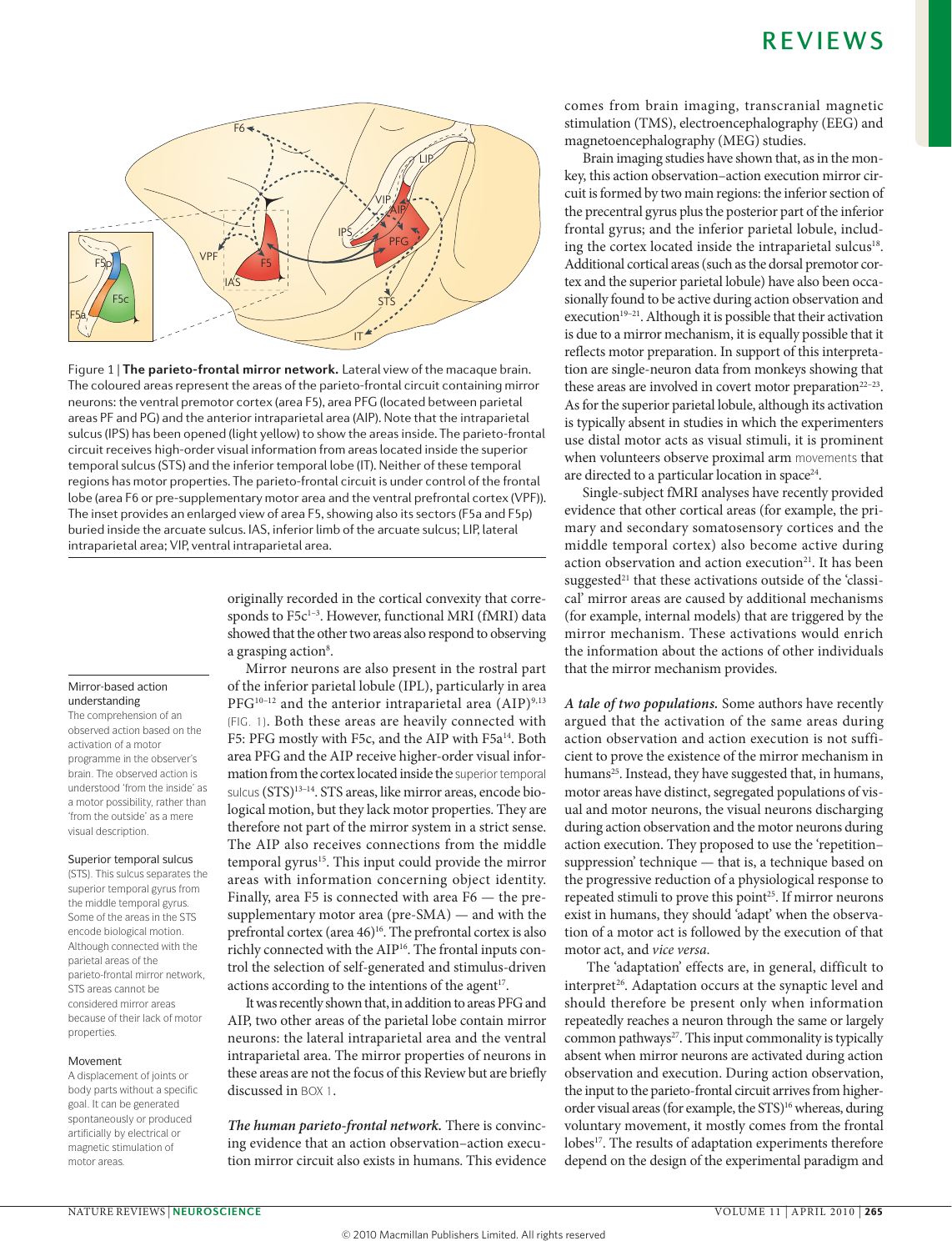on the stimuli used. These considerations could explain why the results of repetition–suppression experiments have been contradictory. Although some authors found evidence of the mirror mechanism in the parietal<sup>28</sup> or the frontal nodes<sup>29</sup>, others obtained negative results $30-31$ .

Regardless of the empirical data that may help to define some properties of the parieto-frontal mirror mechanism, the logic of the two-population story is flawed. Assuming that neurons in motor areas responding to action observation are merely visual neurons implies that motor areas contain a large number of 'displaced' visual neurons and that these neurons do not communicate with their 'neighbour' motor neurons. Both these assumptions are hard to reconcile with what is known about the organization of the cerebral cortex. Most importantly, TMS studies have shown a clear congruence between the observed motor act and the activated motor representation<sup>32-36</sup>. Thus, if higher-order sensory information describing a motor act reaches motor neurons that encode that same motor act, these motor neurons are mirror neurons by definition. Humans do not differ from monkeys in this respect.

#### What do parieto-frontal mirror neurons encode?

*Evidence for goal coding in monkeys.* The crucial issue concerning the parieto-frontal mirror neurons is their role in cognition. If this mirror mechanism is fundamental to understanding actions and intentions, the classical view — that the motor system has a role only in movement generation — has to be rejected and replaced by the view that the motor system is also one of the major players in cognitive functions. To address this fundamental issue, a preliminary problem must first be solved: what do the parieto-frontal mirror

neurons encode when they discharge in response to the observation of the actions of others?

A way to solve this problem is to examine what mirror neurons encode when they discharge during motor behaviour. what is recorded in single-neuron studies during both action execution and observation are action potentials — that is, neuronal output. Thus, having determined what neurons encode during the execution of an agent's own motor act, one also knows what they encode when they are triggered by the agent's observation of a motor behaviour of others.

Early experiments on area F5 found that most of the motor neurons in this area encode motor acts (that is, goal-related movements, such as grasping) rather than movements (that is, body-part displacements without a specific goal, such as finger flexion) $37-38$ . A recent study provided compelling evidence that this is the case<sup>39</sup>. This study describes single-neuron recordings from monkeys that were trained to grasp objects using two types of pliers: normal pliers, which require typical grasping movements of the hand, and 'reverse' pliers, which require hand movements executed in the reverse order (that is, first closing and then opening the fingers). The results showed that F5 neurons discharged during the same phase of grasping in both conditions, regardless of whether this involved opening or closing of the hand (FIG. 2).

The functional properties of Ipl motor neurons are similar to those of F5 neurons: the goal of the executed motor acts is the parameter that is encoded by IPL neurons that fire during the execution of motor acts<sup>11,40-42</sup>.

The mirror neurons in F5 and Ipl do not differ in their motor properties from parieto-frontal motor neurons that do not have visual properties<sup>1-3</sup>. Thus, when they fire in response to motor act observation, they send

#### Box 1 | Mirror neurons in other parietal areas

The cortical motor system in primates consists of a series of parieto-frontal circuits encoding different types of motor behaviour, among which are hand grasping, mouth and head movements, arm reaching and various types of eye movements. These circuits are activated by specific sets of sensory inputs that are conveyed to the parietal lobe from somatosensory, visual and auditory areas. In this Review, we focus on the mirror properties of the circuit formed in the monkey by parietal areas PFG and the anterior intraparietal area (AIP), and frontal area F5. Recently it was shown that two other areas of the parietal lobe also have mirror neurons: the lateral intraparietal area (LIP), which with the frontal eye field forms a circuit involved in the organization of eye movements; and the ventral intraparietal area (VIP), which is buried in the intraparietal sulcus and with frontal area F4 forms a circuit transforming somatosensory and visual stimuli that are presented around the monkey into head, mouth and arm movements (FIG. 1).

The properties of mirror neurons located in area LIP have been described by Shepherd and colleagues<sup>97</sup>. They found that a set of LIP neurons fired both when the monkey looked in the neuron-preferred direction and when it saw another monkey looking in the same direction. Interestingly, another subset of LIP neurons that discharged when the recorded monkey looked towards a certain direction was, by contrast, suppressed when the observed monkey looked in the same direction. The authors suggested that LIP mirror neurons contribute to the sharing of attention between individuals.

Mirror neurons in area VIP in the monkey have been described by Ishida and colleagues<sup>98</sup>. Previous studies showed that VIP neurons encode tactile and visual stimuli delivered in the peripersonal space of the monkey<sup>99,100</sup>. Ishida and colleagues showed that some of these neurons also respond to stimuli presented in the peripersonal space of an individual located approximately 1 m from the monkey and facing it. Although motor responses were not studied by this group, area VIP is connected with area F4, which represents peripersonal space and the neurons of which discharge during reaching movements. It is plausible, therefore, that neuronal responses that seem to be induced by visual stimuli actually represent potential motor acts directed towards specific body parts101–104. The study on VIP neurons is of great interest because it shows that the mirror mechanism of this area encodes body-directed rather than object-directed motor acts, thus opening fascinating possibilities for individuals to encode the body of others.

Thus, the function of mirror neurons is related to the motor properties of the areas in which they are located. This is also true for adjacent areas located in the same cortical region.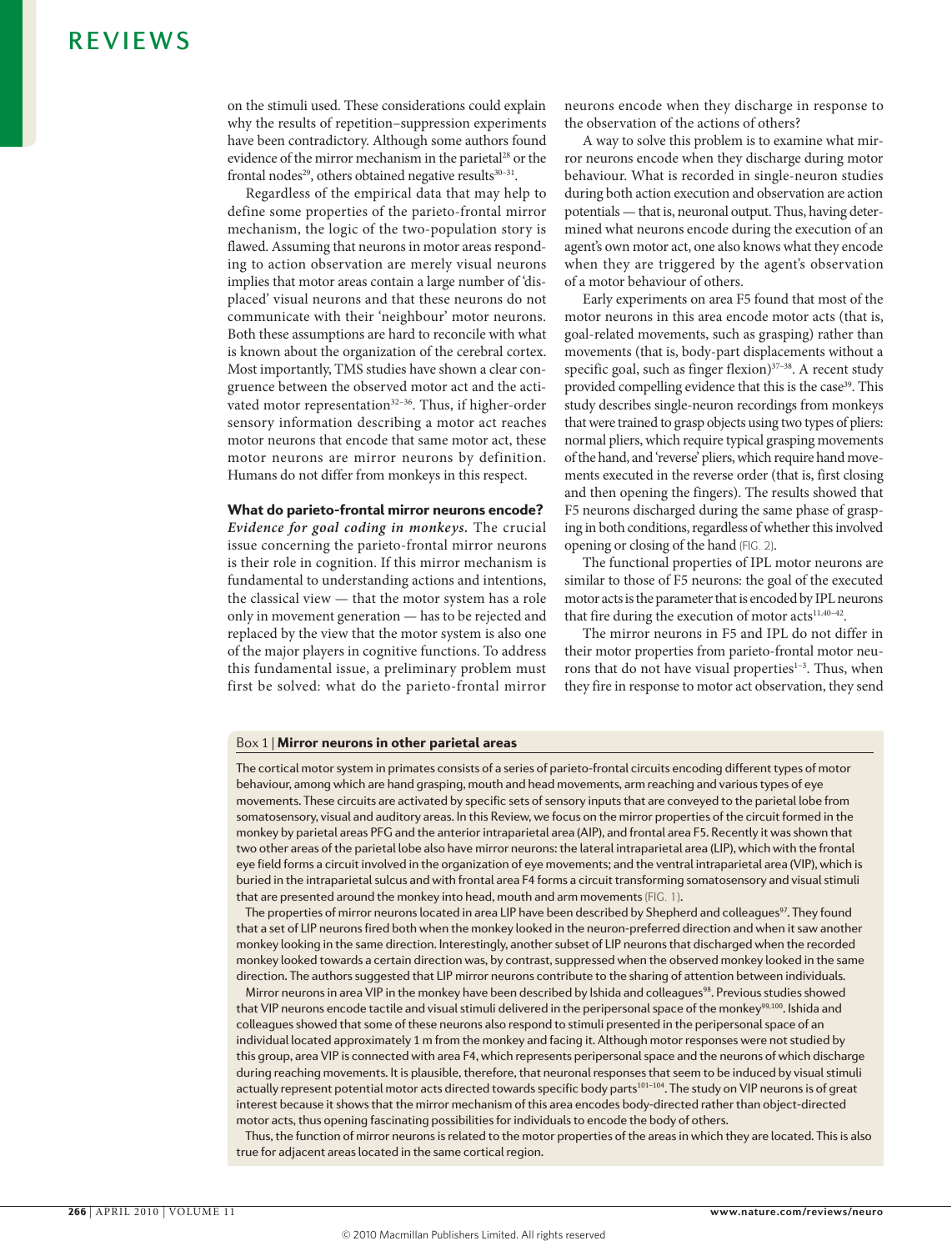information about the goal of the observed motor acts. This information can be encoded with different degrees of generality: some mirror neurons (strictly congruent mirror neurons) fire when the observed and executed motor acts are the same (for example, grasping with precision grip), whereas other mirror neurons (broadly congruent mirror neurons) fire when the observed motor act has the same goal as the executed motor act (for example, grasping), but can be achieved in a different way (for example, with both precision and whole-hand grips)<sup>43-44</sup>.

Recently, a single-neuron study investigated the effect of the spatial relationships between an agent and an observer, comparing F5 mirror neuron responses to motor acts performed near the monkey (in the peripersonal space) or outside its reach (in the extrapersonal space) $45$  (FIG. 3). The results showed that many F5 mirror neurons were differentially modulated by the location of the observed motor act. Some neurons were selective for actions executed in the monkey's peripersonal space, whereas others were selective for stimuli in the extrapersonal space. These findings indicate that mirror neurons may encode the goal of the motor acts of another individual in an observer-centred spatial framework, thus providing the observer with crucial information for organizing their own future behaviour in cooperation or competition with the observed individuals.



Further evidence of goal encoding by the parietofrontal mirror circuit was obtained in an fMRI experiment in which two aplasic individuals, born without arms and hands, and control volunteers were asked to watch video clips showing hand actions<sup>52</sup>. All participants also performed actions with their feet, mouth and, in the case of controls, hands. The results showed that the parieto-frontal mirror circuit of aplasic individuals that was active during movements of the feet and mouth was also recruited by the observation of hand motor acts that they have never executed but the motor goals of which they could achieve using their feet or mouth.

The issue of whether the human parieto-frontal mirror network encodes motor goals was also addressed by fMRI and TMS studies investigating the activation of motor areas in subjects listening to action-related



To grasp the object with normal pliers, the monkey has Figure 2 | **Goal coding in the monkey premotor cortex. a** | Schematic illustration of the experimental paradigm. to close its hand (top) whereas, with the reverse pliers, the monkey has to open its hand (bottom). The arrows indicate the direction of the motion of the tip of the pliers. **b** | Activity of a neuron recorded from area F5. Rasters and histograms illustrate the neuronal discharge during grasping with normal pliers (left) and reverse pliers (right). Both rasters and histograms are aligned with the end of the tip closure phase (asterisks). The traces below each histogram indicate the instantaneous hand position as recorded with a potentiometer and expressed as a function of the distance between the plier handles. Downwards traces indicate that the hand closes, whereas upwards traces indicate that the hand opens. Figure is reproduced, with permission, from REF. 39© (2008) National Academy of Sciences.

sounds. Hearing and categorizing animal vocalizations preferentially activated the middle portion of the superior temporal gyri bilaterally (a region that is not related to motor act coding), whereas hearing and categorizing sounds of tools that were manipulated by hands activated the parieto-frontal mirror circuit<sup>53</sup>. Similarly, it was shown that listening to the sound of hand and mouth motor acts activated the parieto-frontal mirror network54. This activation was somatotopically organized in the left premotor cortex and was congruent with the motor somatotopy of hand and mouth actions.

Unlike in monkeys, the parieto-frontal mirror circuit of humans also becomes active during the observation of individual movements<sup>55-56</sup>. The initial evidence for this mechanism was based on TMS experiments which indicated that the observation of the movements of others results in an activation of the muscles involved in the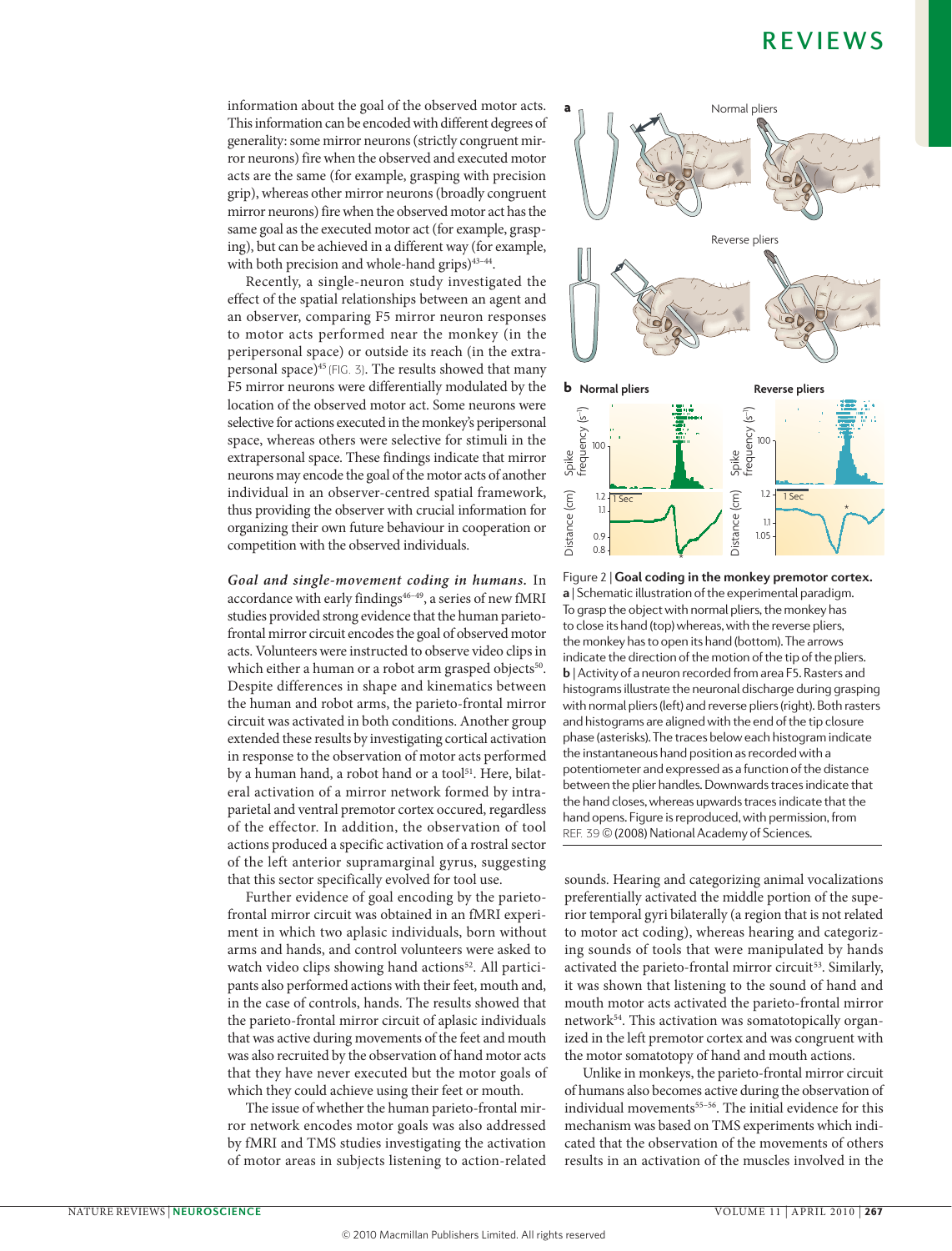execution of those movements<sup>32-36</sup>. Additional support comes from EEG and MEG studies showing that the observation of movements without a goal desynchronizes the rhythms recorded from motor areas<sup>57-64</sup>.

Recently, it was shown that mirror coding might depend on the content of the observed behaviour. Motor evoked potentials (Meps) in response to TMS were recorded from the right opponens pollicis (Op) muscle in participants observing an experimenter either opening and closing normal and reverse pliers or using them to grasp objects<sup>65</sup>. The observation of tool movements (that is, opening and closing the pliers without grasping anything) activated a cortical representation of the hand movements involved in the observed motor behaviour. By contrast, the observation of the tool grasping action activated a cortical representation of the observed motor goal**,** irrespective of the individual movements and the order of movements required to achieve it. Together, these findings show that the human parieto-frontal mirror network encodes both motor acts and movements.

### Understanding the actions of others

*Cognitive functions of the parieto-frontal network: evidence and criticisms.* why should the motor system encode the goal of actions performed by others? From the discovery of mirror neurons, the interpretation of this finding was that they allow the observer to understand directly the goal of the actions of others $1-3$ : observing actions performed by another individual elicits a motor activation in the brain of the observer similar to that which occurs when the observer plans their own actions, and the similarity between these two activations allows the observer to understand the actions of others without needing inferential processing<sup>43-44</sup>.

In support of this view, two studies showed that the meaning of the motor acts of other individuals could be understood in the absence of visual information describing them. In one study, monkeys heard the sounds of a motor act (such as ripping a piece of paper) without seeing it<sup>66</sup>; in the other study, the monkeys knew that behind a screen was an object and saw the experimenter's hand disappear behind the screen, but they could not see any hand–object interaction<sup>67</sup>. The results showed that in both experiments F5 mirror neurons in the monkeys fired in the absence of visual information describing the motor act of the experimenter. The neuronal activation therefore underpinned the comprehension of the goal of the motor act of the other individual, regardless of the sensory information that described that motor act.

This interpretation of the function of the parieto-frontal mirror mechanism has been challenged with objections and alternative proposals<sup>68-71</sup>. A key criticism has been advanced by Csibra<sup>69</sup>. He argued that the interpretation of



**and extrapersonal space. a** Schematic illustration of the experimental paradigm. The monkey observes an Figure 3 | **Mirror neuron responses in the monkey during observation of actions executed in the peripersonal**  experimenter grasping an object in its extrapersonal space (upper panel) and in its peripersonal space (middle panel). The monkey grasps an object located in front of it (lower panel). **b** | Responses of three neurons in the three experimental conditions. Neuron 1 responds selectively to the observation of action in the extrapersonal space, whereas neuron 2 responds to the observation of action in the peripersonal space. Neuron 3 does not exhibit space selectivity. All three neurons also discharge during action execution. Figure is reproduced, with permission, from REF. 45 © (2009) American Association for the Advancement of Science.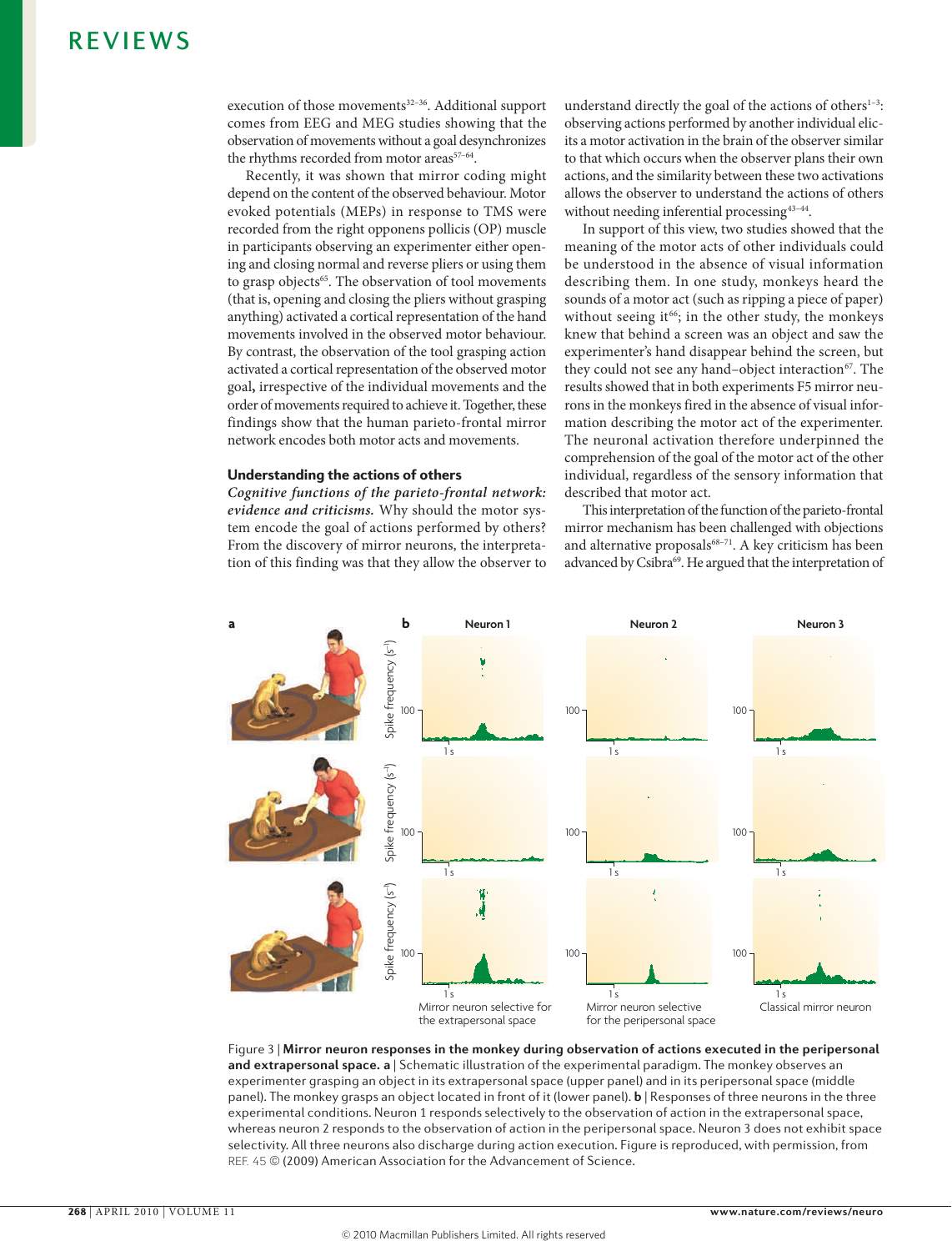mirror neuron function in terms of action understanding contains a "tension" between "the claim that the mirror mechanism reflects nothing else but faithful duplication of the observed action" and "the claim that mirroring represents high-level interpretation of the observed action". In other words, if mirror activity represents a copy of the observed motor act, it is not sufficiently general to capture the goal of that motor act; conversely, if it is sufficiently general for goal understanding, it cannot be interpreted in terms of a direct matching mechanism between sensory and motor representations (see also REFS 70,71).

In the earlier studies on the mirror mechanism, it was indeed not clearly specified that the parieto-frontal mirror mechanism in humans is involved in two kinds of sensory–motor transformation — one mapping the observed movements onto the observer's own motor representation of those movements (movement mirroring), the other mapping the goal of the observed motor act onto the observer's own motor representation of that motor act (goal mirroring), as described above. By matching individual movements, mirror processing provides a representation of body part movements that might serve various functions (for example, imitation), but is devoid of any specific cognitive importance *per se*. By contrast, through matching the goal of the observed motor act with a motor act that has the same goal, the observer is able to understand what the agent is doing. This is true not only for the mirror neurons that are broadly congruent but also for those that are strictly congruent, because these neurons also do not encode the elementary aspects of a movement (for example, its kinematics), but respond to the goal of the observed motor acts<sup>44,56</sup>.

Typically, authors who play down or even deny the importance of the motor system for cognitive functions suggest that goal understanding is primarily due to cortical activation in the STS. This region, as described in a series of fundamental studies in monkeys $72,73$ , is involved in the visual analysis of the actions of others. Several fMRI studies showed a similar role for the STS in humans (see REFS 74,75 for a review).

There is little doubt that STS neurons have an important role in encoding the behaviour of others. However, it is unlikely that the STS by itself mediates the processing of action understanding, relegating the parieto-frontal mirror network to an ancillary role in this function<sup>65</sup>: among the neurons in various areas that become active during action observation, only those that can encode the goal of the motor behaviour of another individual with the greatest degree of generality can be considered to be crucial for action understanding, and the available evidence shows that this capacity for generalization characterizes the parietofrontal mirror neurons rather than STS cells. Indeed, parieto-frontal mirror neurons encode the goal of observed motor acts regardless of whether they are performed with the mouth, the hand or even with tools. Although STS neurons may encode some types of motor act, goal generalization such as is achieved by the parieto-frontal mirror neurons seems to be absent in the STS<sup>72,73</sup>.

Most importantly, there are theoretical reasons why STS neurons are unlikely to encode actions with the same degree of generality as parieto-frontal mirror

neurons. If an STS neuron selectively encodes the visual features of a given hand action (for example, grasping), it is unclear how this neuron would also be able to encode selectively the visual features of a mouth performing the same motor act. One could postulate an association process similar to that described for the temporal lobe<sup>76,77</sup>. However, in the STS, the association would be between spatio-temporally adjacent visual representations of body part movements and not between visual representations of the same motor goal achieved by different effectors. By contrast, parieto-frontal mirror neurons — owing to their motor nature and the fact that they encode the goal of motor acts — can be triggered by different visual stimuli (for example, hand and mouth actions) that have a common goal (for example, grasping). Only the presence of a 'motor scaffold' that provides the goal-related aspects of observed actions can allow this generalization; such generalization cannot be achieved by mere visual association.

A recent study provides empirical evidence in favour of this point<sup>78</sup>. The study was based on a TMS adaptation paradigm79. participants were presented with 'adaptation-inducing' movies of a hand or foot acting on various objects and asked to respond as quickly as possible to a picture of a motor act similar to that of the movie. TMS pulses were delivered over the ventral premotor cortex bilaterally, over the left Ipl and over the left STS. The results showed that the delivery of TMS over both premotor and Ipl cortices shortened the reaction times to 'adapted' motor acts regardless of which effector performed the observed motor act; by contrast, TMS stimulation of the STS shortened the reaction times to 'adapted' motor acts only if the same effector executed the act in the movie and in the test picture.

*Understanding actions from the inside.* Another argument against the role of mirror neurons in action understanding is that there are several behavioural instances in which individuals understand the actions of others even if they are unable to perform them. For example, macaques can react to the observation of humans making the gesture of throwing objects overhand towards them80. It was proposed that, although monkeys never throw objects overhand, they could nevertheless understand the action they saw because they analysed the various visual elements of the observed actions and applied some form of inferential reasoning.

However, this argument would only be valid if the parieto-frontal mirror mechanism consisted solely of strictly congruent mirror neurons. As the authors of the study themselves recognize<sup>80</sup>, the capacity of broadly congruent mirror neurons to generalize the goal of motor acts might account for the observed phenomenon. Given that broadly congruent mirror neurons may generalize from a hand action to actions performed with tools, even when they are as bizarre as reverse pliers, it is plausible that they could equally generalize from one type of throwing to another.

There is no doubt that, in some cases, understanding the motor behaviour of others might require a mechanism different from mirroring. A typical example is the capacity

#### TMS adaptation paradigm A paradigm by which specific

neural populations within the stimulated cortical region can be targeted. One population is 'adapted' and will therefore be less active. Because transcranial magnetic stimulation (TMS) targets less active neural populations, the adapted population will be facilitated more strongly by TMS

#### Inferential reasoning

The capacity to attribute to an agent mental states that might account for the observed motor action in terms of the reasons (for example, needs, desires and beliefs) underlying it.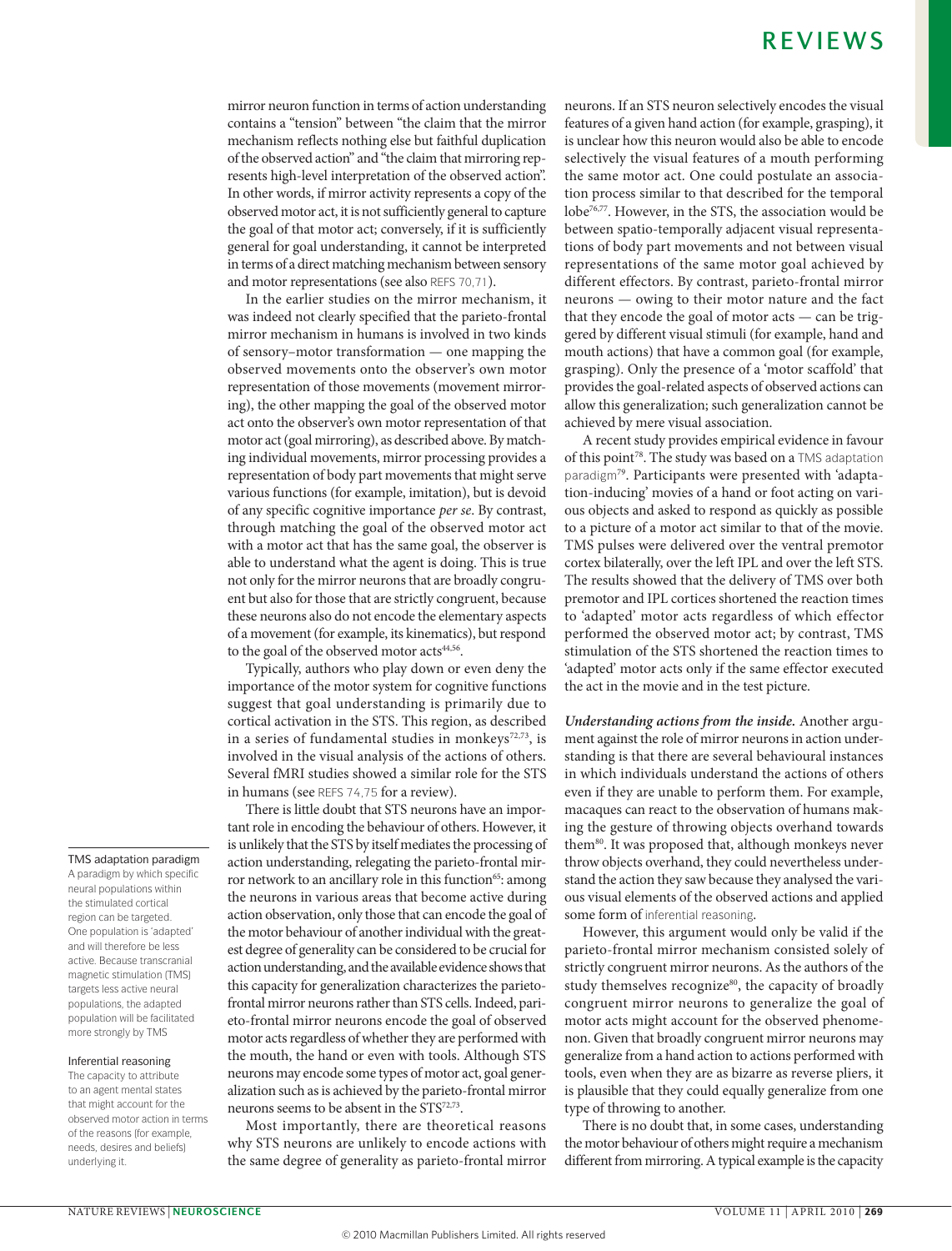of humans to recognize the actions of animals that do not belong to the human motor repertoire and cannot be captured by a motor generalization. Evidence for a nonmirror mechanism in action recognition was provided by an fMRI study in which volunteers were presented with video clips showing motor acts that did or did not belong to the human motor repertoire<sup>81</sup>. Although all volunteers recognized the observed motor acts regardless of whether or not they belonged to their own motor repertoire, no activation of parieto-frontal mirror areas was found in response to acts that did not belong to their motor repertoire (for example, a dog barking). The areas that became active in such cases were occipital visual and STS areas. By contrast, the sight of motor acts that were within the motor repertoire of the observer (for example, a dog biting) recruited the parieto-frontal mirror network.

These data indicate that the recognition of the motor behaviour of others can rely on the mere processing of its visual aspects. This processing is similar to that performed by the 'ventral stream' areas for the recognition of inanimate objects. It allows the labelling of the observed behaviour, but does not provide the observer with cues that are necessary for a real understanding of the conveyed message (for example, the communicative intent of the barking dog). By contrast, when the observed action impinges on the motor system through the mirror mechanism, that action is not only visually labelled but also understood, because the motor

### Box 2 | Some (pseudo) problems for the mirror mechanism

In addition to the main objections to the role of the parieto-frontal mechanism in action understanding discussed in the main text, other 'problems' have been offered as evidence against the notion that the parieto-frontal mirror mechanism is involved in action understanding<sup>105</sup>. One problem derives from a transcranial magnetic stimulation experiment<sup>106</sup> in which individuals were trained to move their fingers in a manner incongruent to that of the 'teacher'. After training, motor-evoked potentials were greater in the muscle involved in the incongruent response than in the muscle involved in the congruent one. This incongruence, contrary to the authors' claim, does not necessarily demonstrate the discovery of a new class of mirror neurons. It probably shows that one can inhibit a natural (mirror) response and voluntarily organize a different response to comply with instructions. However, regardless of what this experiment tells us about the role of the mirror mechanism in imitation, its results are unrelated to action understanding. The reason is that, in the task, there was nothing to understand: the investigated movements were meaningless.

A second argument is even more surprising. The claim<sup>105</sup> is that, if the human parieto-frontal mirror system were involved in action understanding, motor syndromes following its damage (for example, ideomotor apraxia) would be accompanied by a deficit in action recognition. The assumption is that there is a one-to-one correspondence between motor and mirror sectors in the parieto-frontal circuit. This assumption is wrong. As clearly shown by electrophysiological mapping, there are motor sectors in the monkey inferior parietal lobule (and even in area PFG) with and without mirror neurons. Thus, dissociations between motor deficits and action understanding deficits can and do occur<sup>107</sup>. It is the opposite result — that specific action recognition deficits can occur following motor circuit damage<sup>108</sup> — that is striking and that provides a compelling argument for the crucial role of mirror neurons in this function.

Finally, saxophone playing has been used as an example to show that the mirror view of action understanding is "untenable": no motor competence is required to understand that someone is playing a saxophone<sup>105</sup>. This is true, but such competence leads to a different understanding of saxophone playing. The non-motor-based understanding implies a mere semantic knowledge of what a saxophone is for, whereas the motor experience allows an individual to understand what saxophone playing really means — that is, it provides a musical knowledge 'from the inside'.

representation of its goal is shared by the observer and the agent. In other words, the observed action is understood from the inside as a motor possibility and not just from the outside as a mere visual experience (BOX 2).

### Understanding motor intentions of others

*From motor goals to motor intentions.* The properties of parieto-frontal mirror neurons described above indicate that their activity reflects what is going on in the 'here and now'. However, there is evidence that parietal and frontal mirror neurons are involved in encoding not only the observed motor acts but also the entire action of which the observed motor act is part. Monkeys were trained to grasp objects with two different motor intentions: to place them into a container or to bring them to their mouth<sup>11</sup>. After training, motor neurons in the IPL that encode grasping were studied in the two set-ups. The results showed that the majority of these neurons discharged with an intensity that varied according to the action in which the motor act was embedded ('actionconstrained motor neurons'). This finding implies that the Ipl contains 'chains' of neurons in which each neuron encodes a given motor act and is linked to others that are selective for another specific motor act. Together, they encode a specific action (for example, grasping for eating).

A striking result of this study was that many of these action-constrained motor neurons have mirror properties. when tested in the two set-ups described above, the majority of these neurons were differently activated depending on the action to which the observed motor act belonged ('action-constrained mirror neurons'). This finding indicates that, in addition to describing what the observed individual is doing (for example, grasping), Ipl mirror neurons also help the observer to explain why the individual is performing the action, owing to chained organization in the Ipl. That is, Ipl mirror neurons enable the observer to recognize the agent's motor intention.

A recent study demonstrated that action-constrained neurons are also present in area F5 (REF. 82). The comparison of F5 and Ipl (specifically area pFG) mirror neuron properties revealed no clear differences in their capacity to encode the motor intentions of others.

Evidence that the parieto-frontal mirror circuit in humans is also involved in intention encoding was first provided by an fMRI experiment consisting of three conditions<sup>83</sup>. In the first (the 'context condition') the volunteers saw a photo of some objects arranged as for an ongoing breakfast or arranged as though the breakfast had just finished; in the second (the 'action condition'), the volunteers saw a photo of a hand grasping a mug without any context; in the third (the 'intention condition') they saw photos showing the same hand actions within the two contexts. In this condition, the context provided clues for understanding the intention of the motor act. The results showed that the intention condition induced a stronger activation than the other two conditions in the caudal inferior frontal gyrus of the right hemisphere.

An activation of the right parieto-frontal mirror circuit during intention understanding was also described in a repetition-suppression fMRI experiment<sup>84</sup>.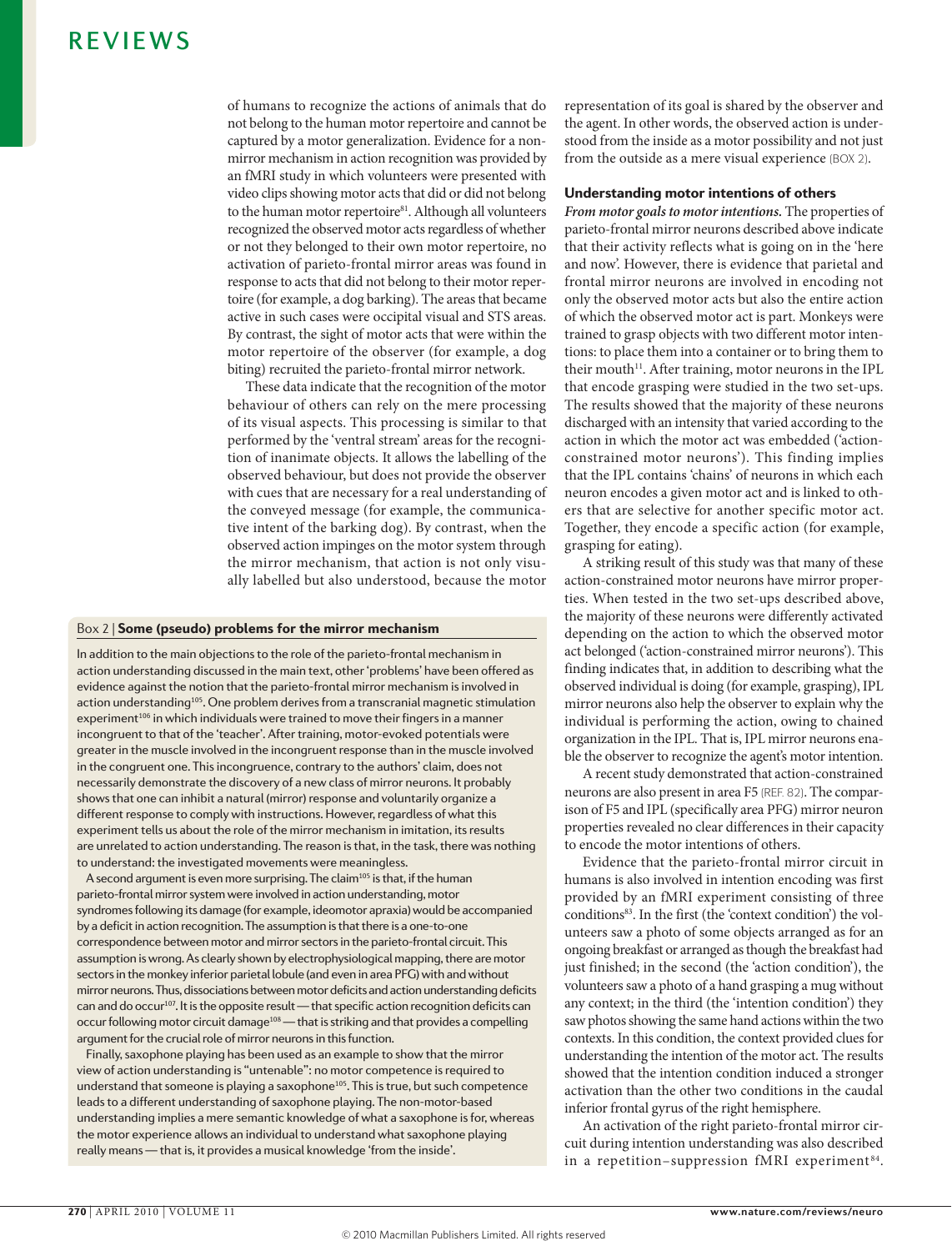participants were presented with movies showing motor actions (for example, pushing or pulling a lid) that could lead to the same or to different outcomes (for example, opening or closing a box). The results showed that the responses in the right Ipl and right inferior frontal cortex were 'suppressed' when participants saw movies of motor actions that had the same outcome, regardless of the individual movements involved. Responses in these regions were not influenced by the kinematics parameters of the observed motor action.

Brain imaging experiments allow the cortical substrate of a given function to be located, but they do not give information about the mechanism underlying the function. Cattaneo and colleagues tested whether the understanding of motor intention in humans might be based on the 'chain mechanism' described in the monkey<sup>85</sup>. participants were asked to grasp a piece of food and eat it or to grasp a piece of food and place it in a container. In another condition, they had to observe an experimenter performing the same actions. In both the execution and the observation condition, the electromyographic activity of the mylohyoid muscle — a muscle involved in mouth opening — was recorded. Both the execution and the observation of the eating action produced a marked increase of mylohyoid muscle activity as early as the 'reaching' phase, whereas no mylohyoid muscle activity was recorded during the execution and the observation of the placing action. This indicates that, as soon as the action starts, the entire motor programme for a given action is activated. Interestingly, the observers also seem to have a motor copy of this programme. This 'intrusion' allows them to predict what action the agent is going to execute from the first observed motor act and thus to understand the agent's motor intention.

Finally, there is evidence that the mirror mechanism, possibly located in this case in the fronto-mesial areas, also has a role in setting up an anticipatory representation of the motor behaviour of another individual. It has been shown that the 'Bereitschaftspotential', an electrophysiological marker of the readiness to act<sup>86</sup>, occurs not only when an individual actively performs a motor act, but also when the nature and the onset time of an upcoming action performed by another individual is predictable on the basis of a visual cue<sup>87</sup>.

*Mirroring intentions and inferring reasons.* The studies reviewed above indicate that the parieto-frontal mirror network may subserve the understanding of the motor intention underlying the actions of others. This capacity represents a functional property of the parieto-frontal mirror network that further distinguishes it from those of visual areas. Indeed, it is difficult to imagine how motor intention understanding could be based on visual processing alone, including visual processing that is carried out in higher-order visual areas such as the STS. It is true that some STS neurons are selective for a sequence of stimuli. For example, in contrast to classical visual neurons that respond to a specific static stimulus, some STS neurons respond to the static view of a body only when this stimulus occurs after a certain movement (for example, walk and stop)<sup>88</sup>. However, despite this fascinating property, these neurons do not give information about the agent's motor intention: they describe a given motor act according to a previous motor behaviour, but they do not provide information about the motor intention underlying that motor act.

This does not mean that the parieto-frontal mirror mechanism mediates all varieties of intention understanding. Intention understanding is a multi-layer process involving different levels of action representation, from the motor intention that drives a given chain of motor acts to the propositional attitudes (beliefs, desires and so on) that — at least in humans — can be assumed to explain the observed behaviour in terms of its plausible psychological reasons.

we provide an example to clarify this point. Mary is interacting with an object (for example, a cup). According to how she is grasping the cup, we can understand why she is doing it (for example, to drink from it or to move it). This kind of understanding can be mediated by the parieto-frontal mirror mechanism by virtue of its motor chain organization. However, the mirror mechanism is not able to provide us with the reasons that might underlie the motor intention of Mary (for example, she grasped the cup to drink from it because she was thirsty or because she wanted some caffeine, or she did it to please her friends). Understanding the reasons behind an agent's motor intention requires additional inferential processes<sup>89-91</sup>.

Recent empirical data confirmed these considerations. They showed that, although the parieto-frontal mirror mechanism is active in all conditions in which the motor task has to be directly understood, when volunteers were required to judge the reasons behind the observed actions, there was an activation of a sector of the anterior cingulate cortex and of other areas of the so-called 'mentalizing network'92. Activation of the same network was also shown in a study that investigated unusual actions performed in implausible versus plausible contexts93, as well as in a study on the neural basis of reason inference in non-stereotypical actions<sup>94</sup>.

As there are different levels of action representation, there should be diverse neural mechanisms subserving these different levels of intention understanding. Understanding motor intention relies on the parietofrontal mirror mechanism and the motor chain organization of the cortical motor system. Understanding the reason behind motor intention seems to be localized in cortical areas — the temporal parietal junction and a part of the anterior cingulate gyrus — that have not as yet been shown to have mirror properties. There have been theoretical attempts to integrate these two ways of understanding the intentions of others<sup>95-96</sup>. Nonetheless, unlike for the mirror mechanism, there are currently no neurophysiological data that can explain how the 'mentalizing network' might work.

### **Conclusions**

The mirror mechanism is a neurophysiological finding that has raised considerable interest over the past few years. It provides a basic mechanism that unifies action production and action observation, allowing the understanding of the actions of others from the inside.

### Motor action

Several motor acts organized in a chain, leading to the achievement of a specific motor intention (for example, grasping a cup of coffee for drinking). The fulfilment of its motor intention represents the reinforcement of the motor action.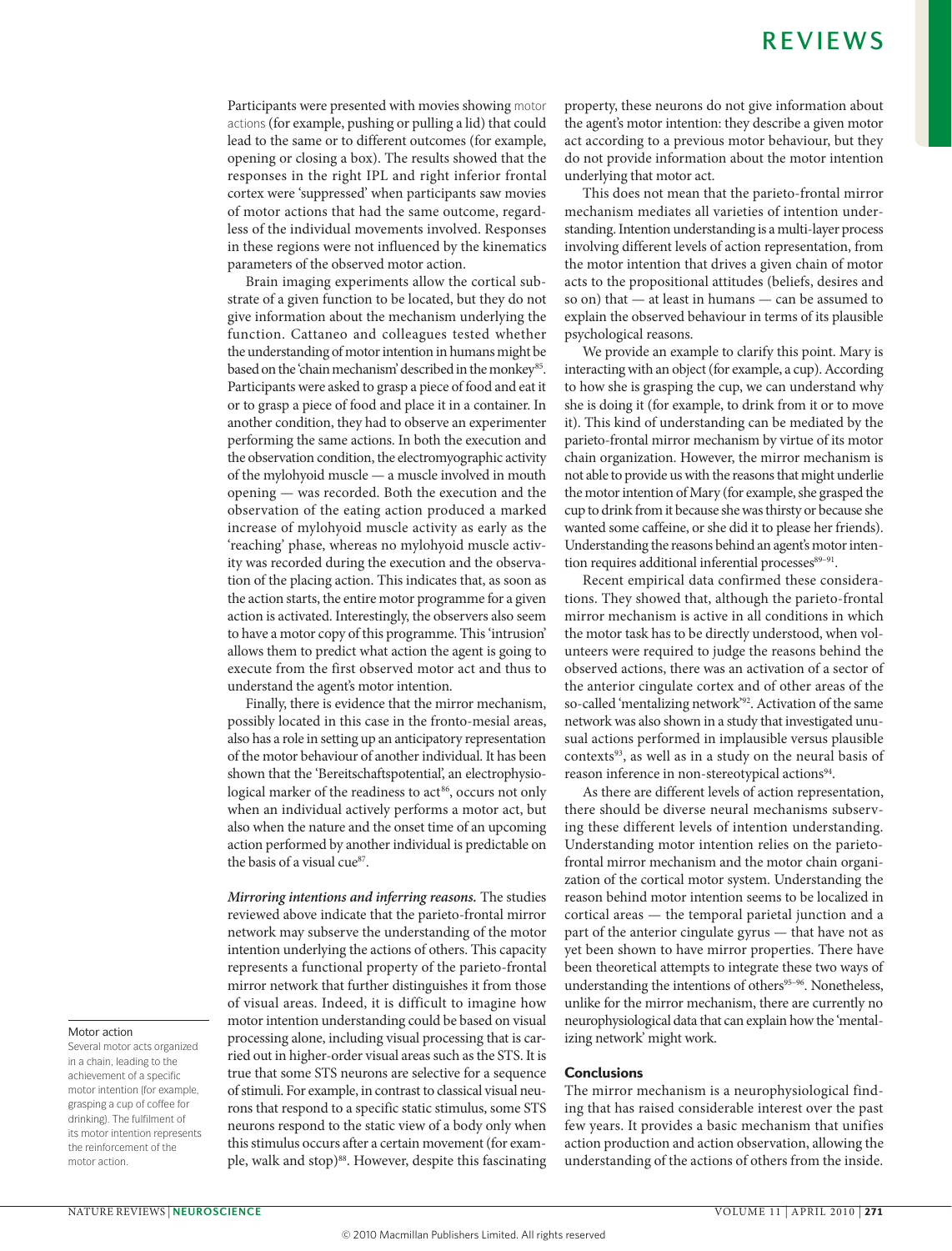### Box 3 | The mirror mechanism and autism



**Nature Reviews** | **Neuroscience** Autistic spectrum disorder (ASD) is a syndrome characterized by impairment in social skills, communicative abilities, emotional responses and motor behaviour<sup>109-113</sup>. Over the past few years, a number of electrophysiological and brain imaging experiments<sup>62,114–117</sup> showed that individuals with ASD have an impairment of the mirror mechanism, suggesting that the social 'aloneness' that is typical of an individual with ASD might result from this deficit<sup>118-120</sup>. Recently, some behavioural studies have challenged this view<sup>121–123</sup>. The studies showed that the capacity of children with ASD to understand the goal of observed motor acts — a function of mirror neurons — is preserved and that the mirror hypothesis of ASD should therefore be considered incorrect<sup>124</sup>.

How can the discrepancy between imaging and electrophysiological findings and behavioural data be explained? An answer has been provided by a study in which children with ASD were asked to grasp a piece of food either for eating or for placing in a container (see the figure, part **a**) and, in another set-up, to observe an experimenter performing these actions<sup>85</sup>. The activity of the mylohyoid (MH) muscle, which is involved in mouth opening, was recorded to produce an electromyograph (EMG). Unlike typically developing children, in whom MH activation was already present during the reaching and grasping phases of the grasping-for-eating action (see the figure, part **b**, left), children with ASD showed MH activation only during the bringing-to-the-mouth phase (see the figure, part **c**, left). Furthermore, typically developing children exhibited MH activation when observing a grasping-for-eating action, whereas children with ASD did not (see the figure, parts **b** and **c**, right). The interpretation of these data is straightforward: children with ASD have a severe impairment in motor organization that includes a deficit in chaining motor acts into intentional actions. Thus, during action observation the intentional motor chains are not activated. Therefore, the intentions of others do not 'intrude' into the mirror system of children with ASD and these intentions are not understood 'from the inside' but only 'from the outside'. This interpretation is supported by a recent study showing that to understand the intentions of other people, children with ASD do not rely on the observed motor behaviour but on the semantics of the object that is being manipulated or on the context in which the motor act takes place<sup>125</sup>. Figure is reproduced, with permission from REF. 85 © (2007) National Academy of Sciences.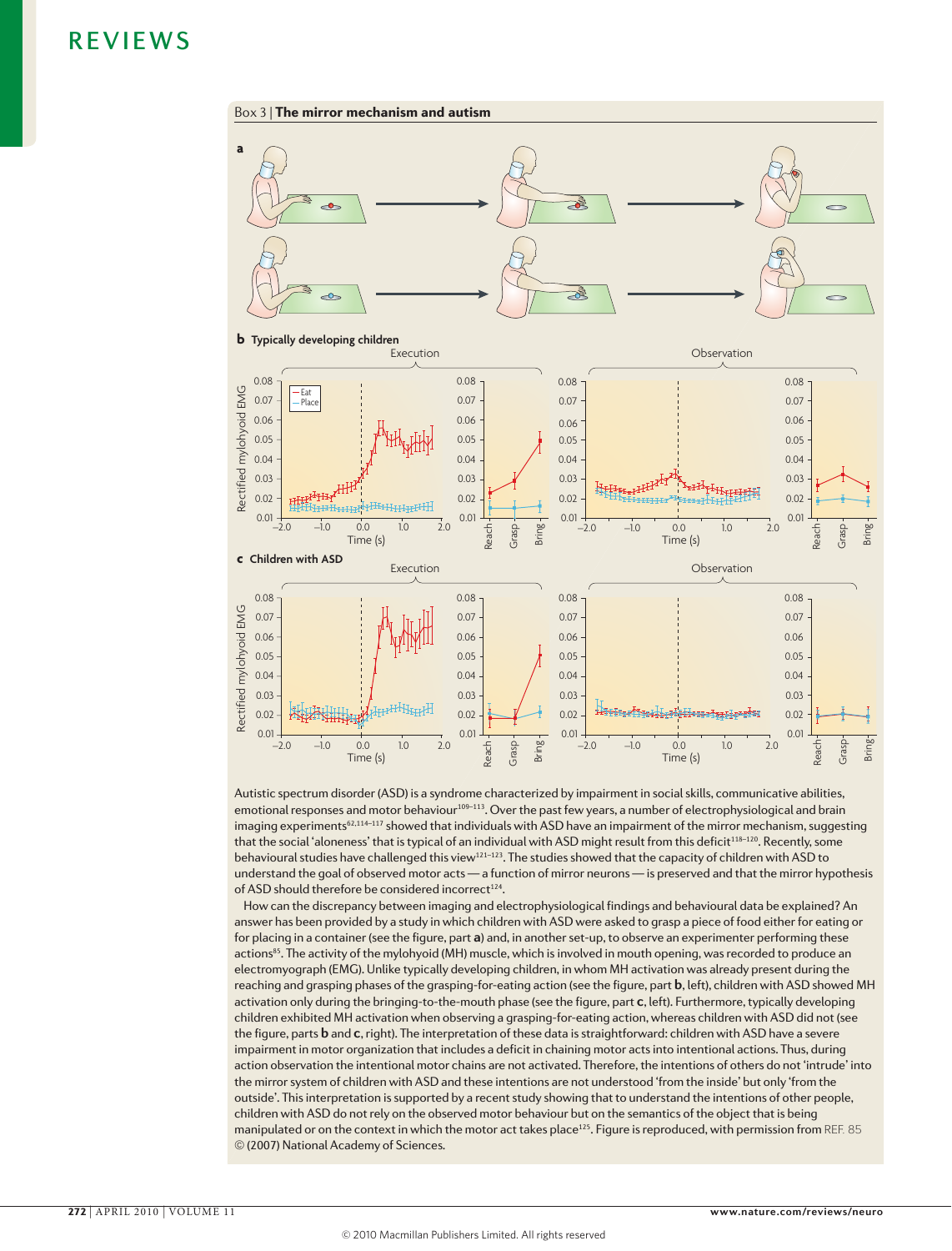Such motor-based understanding seems to be a primary way in which individuals relate to one another, as shown by its presence not only in humans and monkeys, but also in evolutionarily distant species, such as swamp sparrows<sup>4</sup> and zebra finches<sup>5</sup>. Furthermore, this mechanism indicates the existence of a profound natural link between individuals that is crucial for establishing inter-individual interactions. Finally, preliminary evidence suggests that the impairment of this natural link may be one of the causes of the striking inability of people with autism to relate to other individuals (BOX 3).

- 1. di Pellegrino, G., Fadiga, L., Fogassi, L., Gallese, V. & Rizzolatti, G. Understanding motor events: a neurophysiological study. *Exp. Brain Res.* **91**, 176–180 (1992).
- 2. Gallese, V., Fadiga, L., Fogassi, L. & Rizzolatti, G. Action recognition in the premotor cortex. *Brain* **119**, 593–609 (1996).
- 3. Rizzolatti, G., Fadiga, L., Gallese, V. & Fogassi, L. Premotor cortex and the recognition of motor actions. *Cogn. Brain Res.* **3**, 131–141 (1996).
- 4. Prather, J. F., Peters, S., Nowicki, S. & Mooney, R. Precise auditory-vocal mirroring in neurons for learned vocal communication. *Nature* **451**, 249–250 (2008). **This accurate and elegant study was the first to show the existence of the mirror mechanism in non-primates.**
- 5. Keller, G. B. & Hahnloser, R. H. Neural processing of auditory feedback during vocal practice in a songbird. *Nature* **457**, 187–190 (2009).
- 6. Gallese, V., Keysers, C. & Rizzolatti, G. A unifying view of the basis of social cognition. *Trends Cogn. Sci.* **8**, 396–403 (2004).
- 7. Kraskov, A., Dancause, N., Quallo, M. M., Shepherd, S. & Lemon, R. N. Corticospinal neurons in macaque ventral premotor cortex with mirror properties: a potential mechanism for action suppression? *Neuron* **64**, 922–930 (2009).
- 8. Nelissen, K., Luppino, G., Vanduffel, W., Rizzolatti, G. & Orban, G. A. Observing others: multiple action representation in the frontal lobe. *Science* **310**, 332–336 (2005).
- 9. Belmalih, A., Borra, E., Gerbella, M., Rozzi, S. & Luppino, G. Connections of architectonically distinct subdivisions of the ventral premotor area F5 of the<br>macaque. 37th Annual Meeting of the Society for Neuroscience, San Diego, California. Abstract 636.5 (2007).
- 10. Gallese, V., Fadiga, L., Fogassi, L. & Rizzolatti, G. in *Common Mechanisms in Perception and Action: Attention and Performance* Vol. 19 (eds Prinz, W. & Hommel, B.) 334–355 (Oxford University Press, New York, 2002).
- 11. Fogassi, L. *et al*. Parietal lobe: from action organization to intention understanding. *Science* **302**, 662–667 (2005).
- 12. Rozzi, S., Ferrari, P. F., Bonini, L., Rizzolatti, G. & Fogassi, L. Functional organization of inferior parietal lobule convexity in the macaque monkey: electrophysiological characterization of motor, sensory and mirror responses and their correlation with cytoarchitectonic areas. *Eur. J. Neurosci.* **28**, 1569–1588 (2008).
- 13. Rizzolatti, G., Fogassi, L. & Gallese, V. in *The Cognitive Neuroscience* (ed. Gazzaniga, M.), 625–640 (MIT Press, Cambridge, Massachusetts, 2009).
- 14. Rozzi, S. *et al.* Cortical connections of the inferior parietal cortical convexity of the macaque monkey. *Cereb. Cortex* **16**, 1389–1417 (2006).
- 15. Borra, E. *et al*. Cortical connections of the macaque anterior intraparietal (AIP) area. *Cereb. Cortex*  **18***,* 1094–1111 (2008).
- 16. Rizzolatti, G. & Luppino, G. The cortical motor system. *Neuron* **31**, 889–901 (2001).
- Fuster, J. M. *The Prefrontal Cortex* 4th edn (Academic Press, London, 2008).
- 18. Rizzolatti, G. & Craighero, L. The mirror neuro system. *Annu. Rev. Neurosci.* **27**, 169–192 (2004). 19. Grézes, J., Armony, J. L., Rowe, J. & Passingham, R. E.
- Activations related to "mirror" and "canonical" neurones in the human brain: an fMRI study. *Neuroimage* **18**, 928–937 (2003).
- 20. Buccino, G. *et al.* Neural circuits underlying imitation learning of hand actions: an event-related fMRI study. *Neuron* **42**, 323–334 (2004).
- 21. Gazzola, V. & Keysers, C. The observation and execution of actions share motor and somatosensory voxels in all tested subjects: single subject analyses of unsmoothed fMRI data. *Cereb. Cortex* **19**, 1239–1255 (2009).
- 22. Kalaska, J. F. & Crammond, D. J. Deciding not to go: neuronal correlates of response selection in a go/nogo task in primate premotor and parietal cortex. *Cereb. Cortex* **5**, 410–428 (1995).
- 23. Crammond, D. J. & Kalaska, J. F. Prior information in motor and premotor cortex: activity during the delay period and effect on pre-movement activity. *J. Neurophysiol.* **84**, 986–1005 (2000).
- 24. Filimon, F., Nelson, J. D., Hagler, D. J. & Sereno, M. L. Human cortical representations for reaching: mirror neurons for execution, observation, and imagery.
- *Neuroimage* **37**, 1315–1328 (2007). 25. Dinstein, I., Thomas, C., Behrmann, M. & Heger, D. I. A mirror up to nature. *Curr. Biol.* **18**, R13–R18 (2008).
- 26. Bartels, A., Logothetis, N. K. & Moutoussis, K. fMRI and its interpretations: an illustration on directional selectivity in area V5/MT. *Trends Neurosci.* **31**, 444–453 (2008).
- Sawamura, H., Orban, G. A. & Vogels, R. Selectivity of neural adaptation does not match response selectivity: a single-cell study of the fMRI adaptation paradigm. *Neuron* **49**, 307–318 (2006).
- 28. Chong, T. T., Cunnington, R., Williams, M. A., Kanwisher, N. & Mattingley, J. B. fMRI adaptation reveals mirror neurons in human inferior parietal cortex. *Curr. Biol.* **18**, 1576–1580 (2008).
- 29. Kilner, J. M., Neal, A., Weiskopf, N., Friston, K. J. & Frith, C. Evidence of mirror neurons in human inferior frontal gyrus. *J. Neurosci.* **29**, 10153–10159 (2009).
- 30. Dinstein, I., Hasson, U., Rubin, N. & Heeger, D. J. Brain areas selective for both observed and executed movements. *J. Neurophysiol.* **98**, 1415–1427 (2007).
- 31. Lignau, A., Gesierich, B. & Caramazza, A. Asymmetric fMRI adaptation reveals no evidence for mirror neurons in humans. *Proc. Natl Acad. Sci. USA* **106**, 9925–9930 (2009).
- 32. Fadiga, L., Fogassi, L., Pavesi, G. & Rizzolatti, G. Motor facilitation during action observation: a magnetic stimulation study. *J. Neurophysiol.* **73**, 2608–2611 (1995).
- Strafella, A. P. & Paus, T. Modulation of cortical excitability during action observation: a transcranial magnetic stimulation study. *Neuroreport* **11**, 2289–2292 (2000).
- 34. Gangitano, M., Mottaghy, F. M. & Pascual-Leone, A. Phase-specific modulation of cortical motor output during movement observation. *Neuroreport* **12**, 1489–1492 (2001).
- 35. Maeda, F., Kleiner-Fisman, G. & Pascual-Leone, A. Motor facilitation while observing hand actions: specificity of the effect and role of observer's orientation. *J. Neurophysiol.* **87**, 1329–1335 (2002).
- 36. Borroni, P., Montagna, M., Cerri, G. & Baldissera, F. Cyclic time course of motor excitability modulation during the observation of a cyclic hand movement. *Brain Res.* **1065**, 115–124 (2005).
- 37. Rizzolatti, G. *et al*. Functional organization of inferior area 6 in the macaque monkey: II. Area F5 and the control of distal movements. *Exp. Brain Res.* **71**, 491–507 (1988).
- 38. Kakei, S., Hoffman, D. S. & Strick, P. L. Direction of action is represented in the ventral premotor cortex. *Nature Neurosci.* **4**, 1020–1025 (2001).
- 39. Umiltà, M. A. *et al.* How pliers become fingers in the monkey motor system. *Proc. Natl Acad. Sci. USA* **105**, 2209–2213 (2008). **This single-neuron recording study provides crucial evidence that the ventral premotor cortex (area F5) encodes the goal of motor acts.**
- 40. Hyvärinen, J. Posterior parietal lobe of the primate brain. *Physiol. Rev.* **62**, 1060–1129 (1982).
- 41. Sakata, H., Taira, M., Murata, A. & Mine, S. Neural mechanisms of visual guidance of hand action in the parietal cortex of the monkey. *Cereb. Cortex* **5**, 429–438 (1995).
- 42. Jeannerod, M., Arbib, M. A., Rizzolatti, G. & Sakata, H. Grasping objects: the cortical mechanisms of visuomotor transformation. *Trends Neurosci.* **18**, 314–320 (1995).
- 43. Rizzolatti, G., Fogassi, L. & Gallese, V. Neurophysiological mechanisms underlying the understanding and imitation of action. *Nature Rev. Neurosci.* **2**, 661–670 (2001).
- 44. Rizzolatti, G. & Sinigaglia, C. *Mirrors in the Brain. How our Minds Share Actions and Emotions* (Oxford University Press, Oxford/New York, 2008). **An exhaustive review and discussion of the cognitive functions of the motor system.**
- 45. Caggiano, V., Fogassi, L., Rizzolatti, G., Thier, P. & Casile, A. Mirror neurons differentially encode the peripersonal and extrapersonal space of monkeys. *Science* **324**, 403–406 (2009). **This single-neuron recording study shows that**

**mirror-based goal encoding can be modulated by the position in space in which the observed action takes place and by the possibility of interacting** 

- **with the object that is acted upon.** 46. Rizzolatti, G. *et al.* Localization of grasp representation in humans by PET: 1. Observation versus execution. *Exp. Brain Res.* **11**, 246–252 (1996).
- 47. Grafton, S. T., Arbib, M. A., Fadiga, L. & Rizzolatti, G. Localization of grasp representations in humans by positron emission tomography: 2. Observation compared with imagination. *Exp. Brain Res.* **12**, 103–111 (1996).
- 48. Buccino, G. *et al.* Action observation activates premotor and parietal areas in a somatotopic manner: an fMRI study. *Eur. J. Neurosci.* **13**, 400–404 (2001).
- Decety, J., Chaminade, T., Grezes, J. & Meltzoff, A. N. A PET exploration of the neural mechanism involved in reciprocal imitation. *Neuroimage* **15**, 265–272 (2002).
- 50. Gazzola, V., Rizzolatti, G., Wicker, B. & Keysers, C. The anthropomorphic brain: the mirror neuron system responds to human and robotic actions. *Neuroimage* **35**, 1674–1684 (2007).
- 51. Peeters, R. *et al.* The representation of tool use in humans and monkeys: common and unique human features. *J. Neurosci.* **29**, 11523–11539 (2009). **An elegant fMRI study showing that the observation of tool actions activates the parieto-frontal mirror circuit plus a specific parietal region involved in both tool use and the understanding of tool use.**
- 52. Gazzola, V. *et al*. Aplasics born without hands mirror the goal of hand actions with their feet. *Curr. Biol.* **17**, 1235–1240 (2007). **This fMRI study provides one of the best**

**demonstrations that the parieto-frontal mirror network in humans encodes the goal of the observed motor acts.**

- 53. Lewis, J. W., Brefczynski, J. A., Phinney, R. E., Janik, J. J. & De Yoe, E. A. Distinct cortical pathways for processing tool versus animal sounds. *J. Neurosci.* **25**, 5148–5158 (2005).
- 54. Gazzola, V., Aziz-Zadeh, L. & Keysers, C. Empathy and the somatotopic auditory mirror system in humans. *Curr. Biol.* **16**, 1824–1829 (2006).
- 55. Lui, F. *et al.* Neural substrates for observing and imaging non object-directed actions. *Soc. Neurosci.* **3**, 261–275 (2008).
- 56. Rizzolatti, G., Fadiga, L., Fogassi, L. & Gallese, V. Resonance behaviors and mirror neurons. *Arch. Ital. Biol.* **137**, 85–100 (1999).
- 57. Altschuler, E. L., Vankov, A., Wang, V., Ramachandran, V. S. & Pineda, J. A. Person see, person, do: human cortical electrophysiological correlates of monkey see monkey do cells. 27<sup>th</sup> Annual Meeting of the Society for Neuroscience, New Orleans, Los Angeles. Abstract 719.17 (1997).
- 58. Hari, R. *et al.* Activation of human primary motor cortex during action observation: a neuromagnetic study. *Proc. Natl Acad. Sci. USA* **95**, 15061–15065 (1998).
- 59. Cochin, S., Barthelemy, C., Lejeune, B., Roux, S. & Martineau, J. Perception of motion and qEEG activity in human adults. *Electroencephalogr. Clin. Neurophysiol.* **107**, 287–295 (1998).